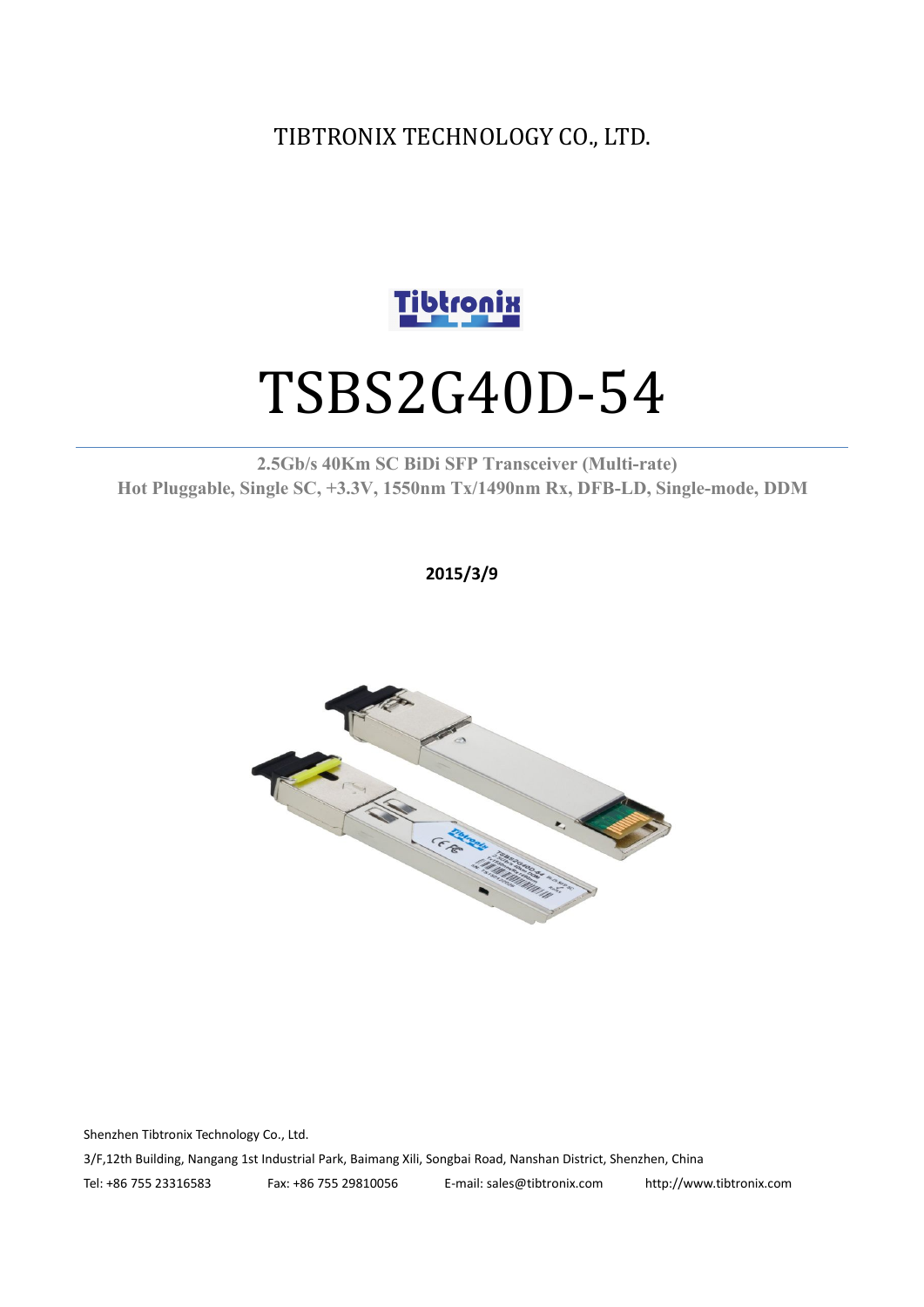#### **Features:**

- $\diamondsuit$  Up to 2.67Gb/s Data Links
- $\Leftrightarrow$  Hot-Pluggable
- $\Leftrightarrow$  Single SC connector
- $\diamond$  Up to 40 km on 9/125 µm SMF
- $\lozenge$  1550nm DFB laser transmitter
- 1490nm PIN photo-detector
- $\diamond$  Single +3.3V Power Supply
- $\Diamond$  Monitoring Interface Compliant with SFF-8472
- $\Diamond$  Maximum power dissipation <1W
- Industrial /Extended/ Commercial operating temperature range: -40°C to 85°C/-5°C to 85°C/-0°C to 70°C Version available
- $\Leftrightarrow$  RoHS compliant and Lead Free

#### **Applications:**

- $\diamond$  SONET OC-48 / SDH STM -16
- $\diamond$  SONET OC-12 / SDH STM -4
- $\diamond$  SONET OC-3 / SDH STM -1
- $\Diamond$  Gigabit Ethernet
- $\div$  1x/2xFibre Channel

#### **Description:**

TIBTRONIX's TSBS2G40D-54 Transceivers are a high performance, cost effective module which have a Single SC optics interface. They are compatible with the Small Form Factor Pluggable Multi-Sourcing Agreement (MSA) and Digital diagnostics functions are available via the 2-wire serial bus specified in SFF-8472. The receiver section uses a PIN receiver and the transmitter uses a 1550 nm DFB laser, up to 16dB link budge ensure this module SONET OC-48 / SDH STM -16 40km application.

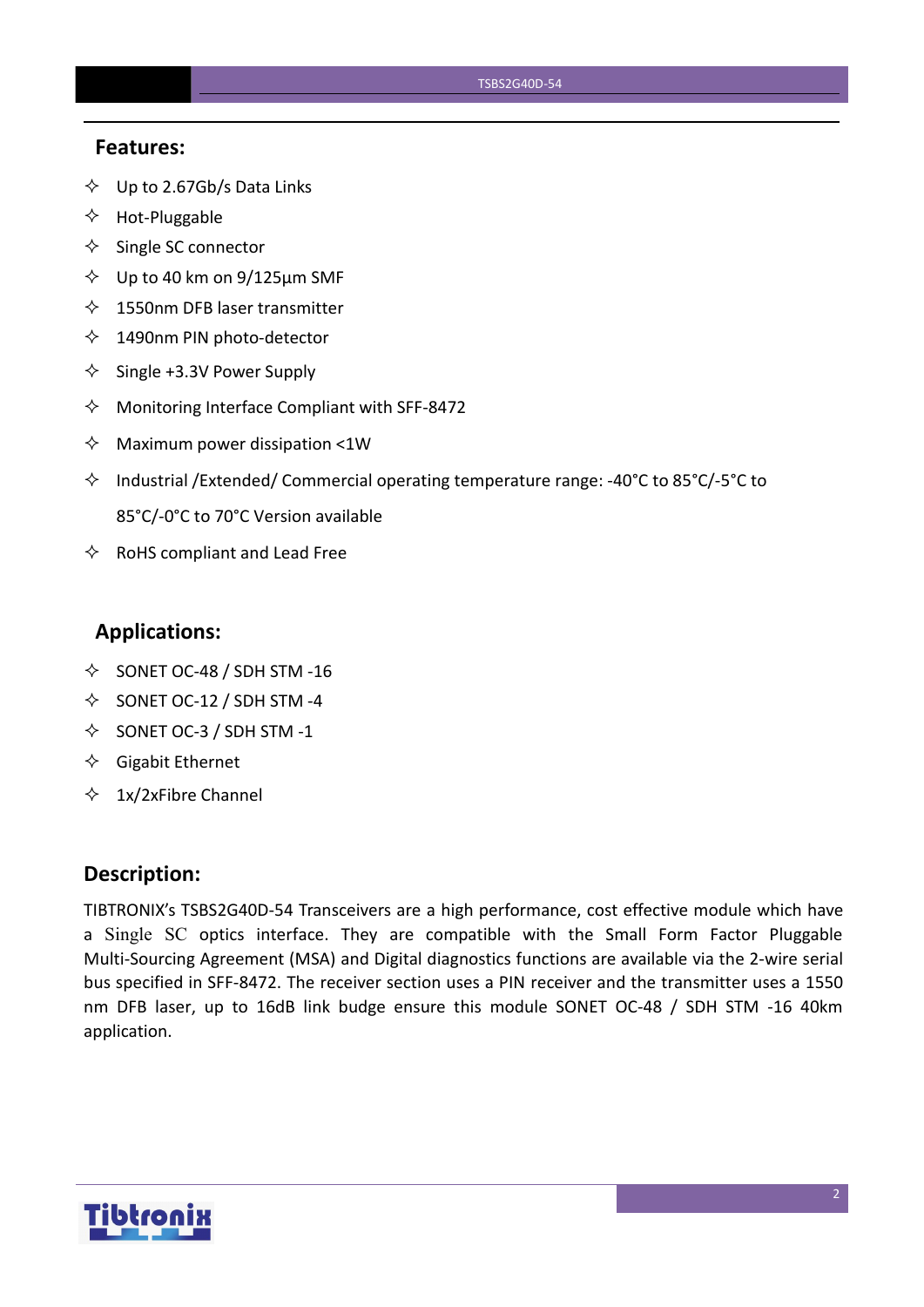# **Absolute Maximum Ratings**

| <b>Parameter</b>         | Symbol   | Min.   | <b>Typical</b> | Max.  | Unit        |
|--------------------------|----------|--------|----------------|-------|-------------|
| Storage Temperature      | l S      | -40    |                | $+85$ | $\sim$<br>◡ |
| Supply Voltage           | $V_{CC}$ | $-0.5$ |                | 4     |             |
| <b>Relative Humidity</b> | RH       |        |                | 85    | %           |

# **Recommended Operating Environment:**

| Parameter                  |            | Symbol    | Min.  | <b>Typical</b> | Max.     | <b>Unit</b>  |
|----------------------------|------------|-----------|-------|----------------|----------|--------------|
|                            | Industrial |           | $-40$ |                | 85       | °C           |
| Case operating Temperature | Extended   | $T_C$     | $-5$  |                | 85       | $^{\circ}$ C |
|                            | Commercial |           | 0     |                | $+70$    | °C           |
| <b>Supply Voltage</b>      | $V_{CC}$   | 3.135     |       | 3.465          | V        |              |
| <b>Supply Current</b>      |            | Icc       |       |                | 300      | mA           |
| Inrush Current             |            | Isurge    |       |                | $lcc+30$ | mA           |
| <b>Maximum Power</b>       |            | $P_{max}$ |       |                | 1        | W            |

# $\bullet$  Electrical Characteristics(T<sub>OP</sub> = -40 to 85°C, VCC = 3.135 to 3.465 Volts)

| <b>Parameter</b>                    | Symbol                      | Min.        | <b>Typical</b> | Max.           | <b>Unit</b> | <b>Note</b> |
|-------------------------------------|-----------------------------|-------------|----------------|----------------|-------------|-------------|
| <b>Transmitter Section:</b>         |                             |             |                |                |             |             |
| Input differential impedance        | $R_{in}$                    | 90          | 100            | 110            |             |             |
| Single ended data input swing       | $V_{\text{in PP}}$          | 250         |                | 1200           | $mVp-p$     |             |
| <b>Transmit Disable Voltage</b>     | $V_D$                       | $Vcc - 1.3$ |                | <b>Vcc</b>     | V           | 2           |
| <b>Transmit Enable Voltage</b>      | $V_{EN}$                    | Vee         |                | $Vee+0.8$      | $\vee$      |             |
| <b>Transmit Disable Assert Time</b> | <b>T</b> <sub>dessert</sub> |             |                | 10             | us          |             |
| <b>Receiver Section:</b>            |                             |             |                |                |             |             |
| Single ended data output swing      | Vout, pp                    | 300         |                | 800            | mv          | 3           |
| LOS Fault                           | Vlosfault                   | $Vcc - 0.5$ |                | $V_{CC\_host}$ | $\vee$      | 5           |
| <b>LOS Normal</b>                   | V <sub>los norm</sub>       | $V_{ee}$    |                | $V_{ee}$ +0.5  | $\vee$      | 5           |
| Power Supply Rejection              | <b>PSR</b>                  | 100         |                |                | mVpp        | 6           |

Note:

1. AC coupled.

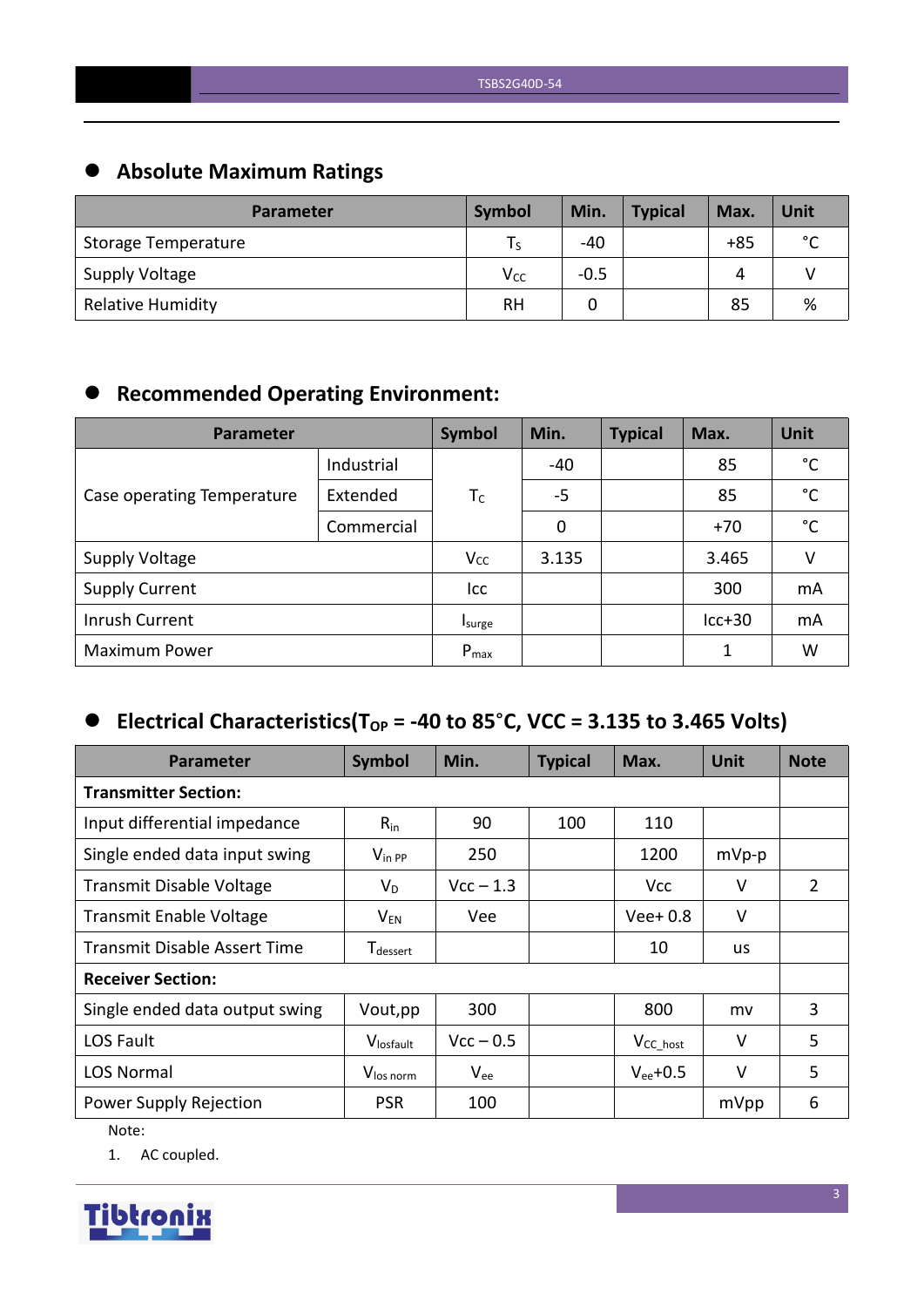- 2. Or open circuit.
- 3. Into 100 ohm differential termination.
- $4. \quad 20 80 \%$
- 5. LOS is LVTTL. Logic 0 indicates normal operation; logic 1 indicates no signal detected.
- 6. All transceiver specifications are compliant with a power supply sinusoidal modulation of 20 Hz to 1.5MHz up to specified value applied through the power supply filtering network shown on page 23 of the Small Form-factor Pluggable (SFP) Transceiver Multi-Source Agreement (MSA), September 14, 2000.

### **Optical Parameters(TOP = -40 to 85**°**C, VCC = 3.135 to 3.465 Volts)**

| <b>Parameter</b>                                     | <b>Symbol</b>                                 | Min.        | <b>Typical</b> | Max.         | Unit  | <b>Note</b>    |
|------------------------------------------------------|-----------------------------------------------|-------------|----------------|--------------|-------|----------------|
| <b>Transmitter Section:</b>                          |                                               |             |                |              |       |                |
| Center Wavelength                                    | $\lambda_{\rm c}$                             | 1530        | 1550           | 1570         | nm    |                |
| Spectral Width                                       | σ                                             |             |                | $\mathbf{1}$ | nm    |                |
| Side Mode Suppression Ratio                          | <b>SMSR</b>                                   | 30          |                |              | dB    |                |
| <b>Optical Output Power</b>                          | $P_{\text{out}}$                              | $-2$        |                | $+3$         | dBm   | $\mathbf{1}$   |
| <b>Extinction Ratio</b>                              | ER                                            | 8.2         |                |              | dB    |                |
| <b>Optical Rise/Fall Time</b>                        | $t_r / t_f$                                   |             |                | 260          | ps    | $\overline{2}$ |
| <b>Relative Intensity Noise</b>                      | <b>RIN</b>                                    |             |                | $-120$       | dB/Hz |                |
| <b>Total Generated Transmitter Jitter</b>            |                                               |             |                |              |       |                |
| (peak to peak)                                       | $J_{TX}p-p$                                   |             |                | 0.07         | U     |                |
| <b>Total Generated Transmitter Jitter</b>            |                                               |             |                |              |       |                |
| (rms)                                                | $J_{TX}$ rms                                  |             |                | 0.007        | U     |                |
| Eye Mask for Optical Output                          | Compliant with eye mask Telcordia GR-253-GORE |             |                |              |       |                |
| <b>Receiver Section:</b>                             |                                               |             |                |              |       |                |
| Optical Input Wavelength                             | $\lambda_c$                                   | 1470        | 1490           | 1510         | nm    |                |
| Receiver Overload                                    | $P_{ol}$                                      | $\mathbf 0$ |                |              | dBm   | $\overline{3}$ |
| <b>RX Sensitivity</b>                                | Sen                                           |             |                | $-18$        | dBm   | 3              |
| RX LOS Assert                                        | LOS <sub>A</sub>                              | $-35$       |                |              | dBm   |                |
| RX LOS De-assert                                     | LOS <sub>D</sub>                              |             |                | $-19$        | dBm   |                |
| RX LOS Hysteresis                                    | LOS <sub>H</sub>                              | 0.5         |                |              | dB    |                |
| <b>General Specifications:</b>                       |                                               |             |                |              |       |                |
| Data Rate                                            | <b>BR</b>                                     | 155         |                | 2667         | Mb/s  |                |
| <b>Bit Error Rate</b>                                | <b>BER</b>                                    |             |                | $10^{-12}$   |       |                |
| Max. Supported Link Length on<br>9/125µm SMF@2.5Gb/s | L <sub>MAX</sub>                              |             | 40             |              | km    |                |

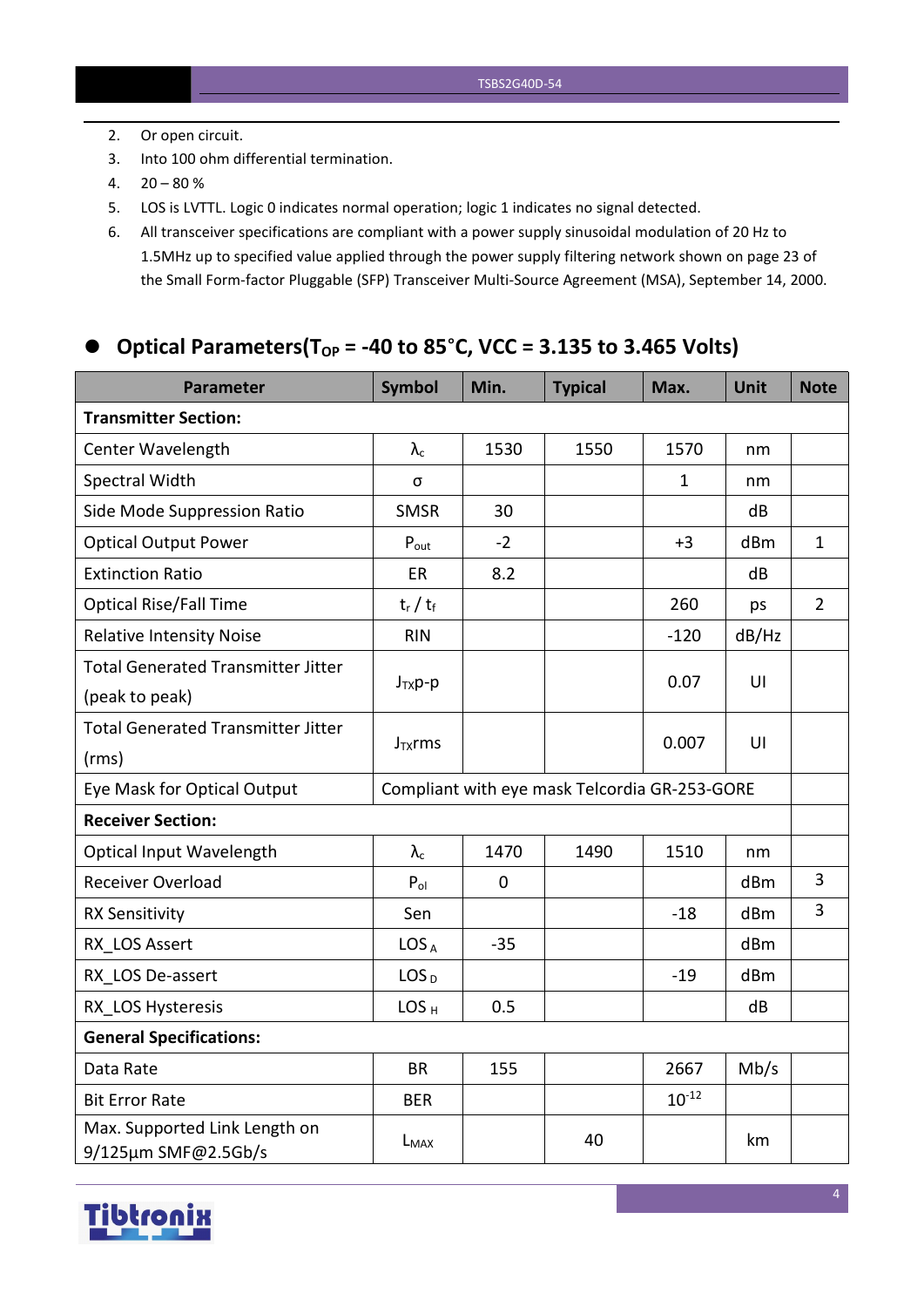| TSBS2G40D-54 |
|--------------|
|              |

#### Note

- 1. The optical power is launched into SMF.
- 2. 20-80%.
- 3. Measured with PRBS  $2^{7-1}$  at  $10^{-12}$  BER

# **Pin Assignment**

Diagram of Host Board Connector Block Pin Numbers and Name



**Diagram of Host Board Connector Block Pin Numbers and Names**

# **Pin Function Definitions**

| <b>Pin No</b>           | <b>Name</b>       | <b>Function</b>                     | <b>Plug Seq</b> | <b>Notes</b>   |
|-------------------------|-------------------|-------------------------------------|-----------------|----------------|
|                         | VeeT              | <b>Transmitter Ground</b>           | 1               | 1              |
| 2                       | <b>TX Fault</b>   | <b>Transmitter Fault Indication</b> | 3               |                |
| 3                       | <b>TX Disable</b> | <b>Transmitter Disable</b>          | 3               | $\overline{2}$ |
| 4                       | MOD-DEF2          | <b>Module Definition</b>            | 2               | 3              |
| 5                       | MOD-DEF1          | Module Definition 1                 | 3               | 3              |
| 6                       | MOD-DEF0          | Module Definition 0                 | 3               | 3              |
| $\overline{\mathbf{z}}$ | Rate Select       | Not Connected                       | 3               | 4              |
| 8                       | <b>LOS</b>        | Loss of Signal                      | 3               | 5              |
| 9                       | <b>VeeR</b>       | <b>Receiver Ground</b>              | 1               | $\mathbf{1}$   |
| 10                      | VeeR              | <b>Receiver Ground</b>              | 1               | 1              |
| 11                      | <b>VeeR</b>       | <b>Receiver Ground</b>              |                 | $\mathbf{1}$   |
| 12                      | RD-               | Inv. Received Data Out              | 3               | 6              |

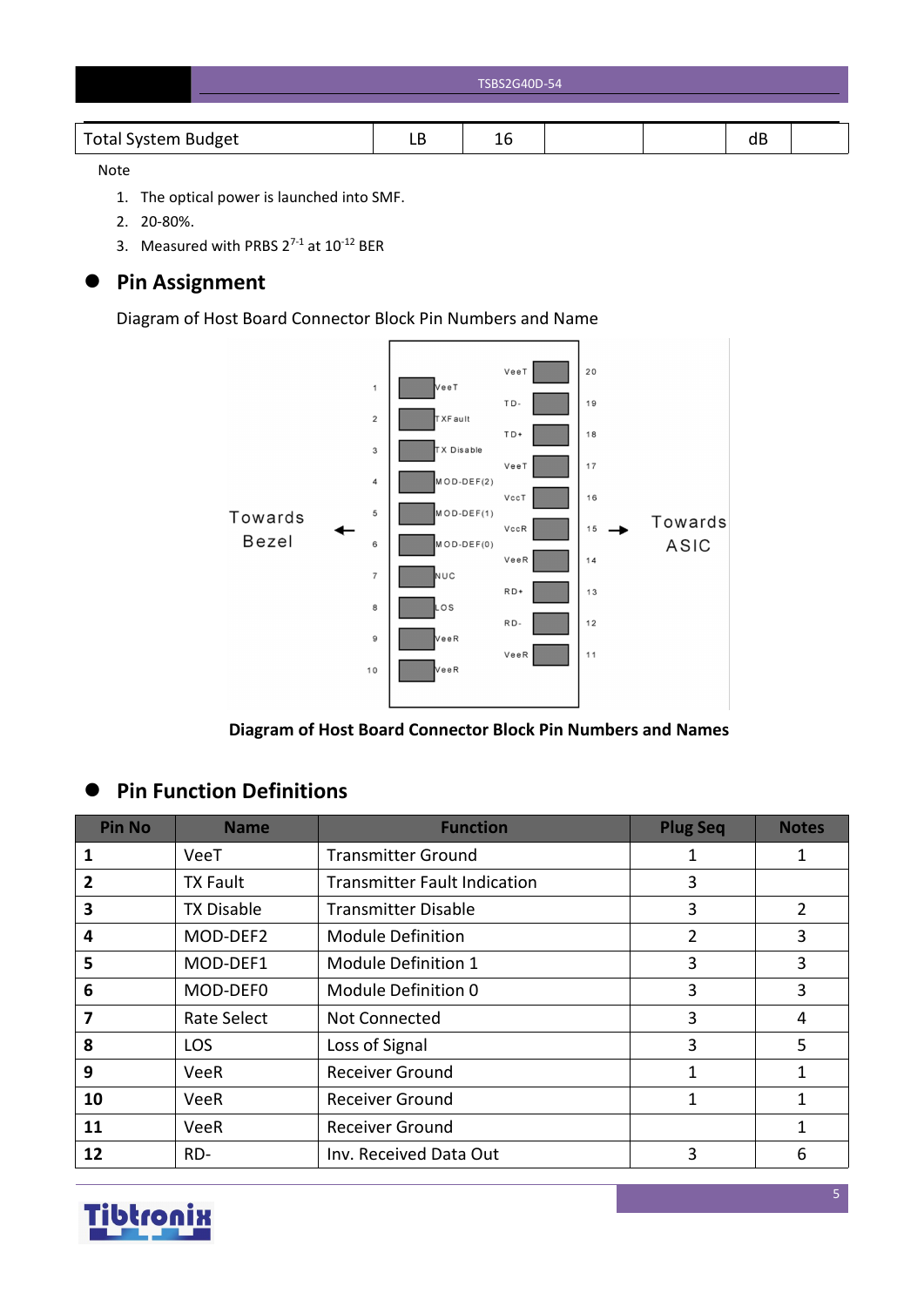TSBS2G40D-54

| 13 | $RD+$       | <b>Received Data Out</b>  | 6 |
|----|-------------|---------------------------|---|
| 14 | VeeR        | <b>Receiver Ground</b>    |   |
| 15 | <b>VccR</b> | <b>Receiver Power</b>     |   |
| 16 | <b>VccT</b> | <b>Transmitter Power</b>  |   |
| 17 | VeeT        | <b>Transmitter Ground</b> |   |
| 18 | TD+         | Transmit Data In          | 6 |
| 19 | TD-         | Inv. Transmit In          | 6 |
| 20 | VeeT        | <b>Transmitter Ground</b> |   |

**Notes:**

- 1. Circuit ground is internally isolated from chassis ground.
- 2. Laser output disabled on TDIS >2.0V or open, enabled on TDIS <0.8V.
- 3. Should be pulled up with 4.7k 10 kohms on host board to a voltage between 2.0V and 3.6V. MOD DEF(0) pulls line low to indicate module is plugged in.
- 4. Rate select is not used
- 5. LOS is open collector output. Should be pulled up with 4.7k 10 kohms on host board to a voltage between 2.0V and 3.6V. Logic 0 indicates normal operation; logic 1 indicates loss of signal.
- 6. AC Coupled

### **SFP Module EEPROM Information and Management**

The SFP modules implement the 2-wire serial communication protocol as defined in the SFP -8472. The serial ID information of the SFP modules and Digital Diagnostic Monitor parameters can be accessed through the  $I^2C$  interface at address A0h and A2h. The memory is mapped in Table 1. Detailed ID information (A0h) is listed in Table 2. And the DDM specification at address A2h. For more details of the memory map and byte definitions, please refer to the SFF-8472, "Digital Diagnostic Monitoring Interface for Optical Transceivers". The DDM parameters have been internally calibrated.

**Table 1.** Digital Diagnostic Memory Map (Specific Data Field Descriptions)



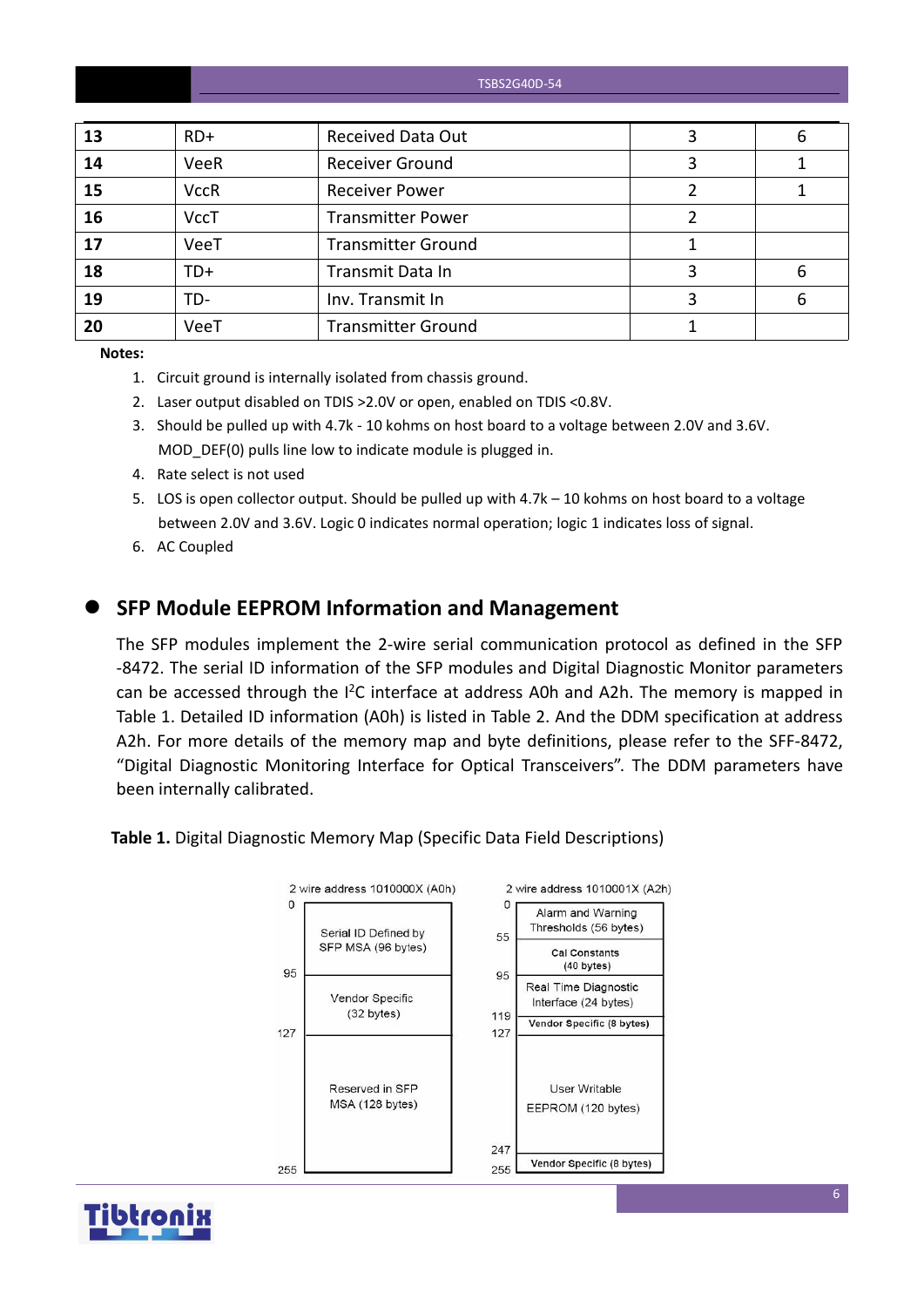| <b>Data</b>               | Length                    | Name of            | <b>Description and Contents</b>                                                                          |
|---------------------------|---------------------------|--------------------|----------------------------------------------------------------------------------------------------------|
| <b>Address</b>            | (Byte)                    | Length             |                                                                                                          |
| <b>Base ID Fields</b>     |                           |                    |                                                                                                          |
| 0                         | $\mathbf{1}$              | Identifier         | Type of Serial transceiver (03h=SFP)                                                                     |
| $\mathbf{1}$              | $\mathbf{1}$              | Reserved           | Extended identifier of type serial transceiver (04h)                                                     |
| 2                         | $\mathbf{1}$              | Connector          | Code of optical connector type (07=LC)                                                                   |
| $3 - 10$                  | 8                         | Transceiver        |                                                                                                          |
| 11                        | $\mathbf{1}$              | Encoding           | NRZ(03h)                                                                                                 |
| 12                        | $\mathbf{1}$              | BR, Nominal        | Nominal baud rate, unit of 100Mbps                                                                       |
| $13 - 14$                 | $\overline{2}$            | Reserved           | (0000h)                                                                                                  |
| 15                        | $\mathbf{1}$              | Length(9um)        | Link length supported for 9/125um fiber, units of 100m                                                   |
| 16                        | $\mathbf{1}$              | Length(50um)       | Link length supported for 50/125um fiber, units of 10m                                                   |
| 17                        | $\mathbf{1}$              | Length(62.5um)     | Link length supported for 62.5/125um fiber, units of<br>10 <sub>m</sub>                                  |
| 18                        | $\mathbf{1}$              | Length(Copper)     | Link length supported for copper, units of meters                                                        |
| 19                        | $\mathbf{1}$              | Reserved           |                                                                                                          |
| $20 - 35$                 | 16                        | <b>Vendor Name</b> | SFP vendor name: TIBTRONIX                                                                               |
| 36                        | 1                         | Reserved           |                                                                                                          |
| 37-39                     | 3                         | Vendor OUI         | SFP transceiver vendor OUI ID                                                                            |
| 40-55                     | 16                        | Vendor PN          | Part Number: "TSBS2G40D-54" (ASCII)                                                                      |
| 56-59                     | 4                         | Vendor rev         | Revision level for part number                                                                           |
| 60-62                     | 3                         | Reserved           |                                                                                                          |
| 63                        | $\mathbf{1}$              | <b>CCID</b>        | Least significant byte of sum of data in address 0-62                                                    |
| <b>Extended ID Fields</b> |                           |                    |                                                                                                          |
| 64-65                     | 2                         | Option             | Indicates which optical SFP signals are implemented<br>(001Ah = LOS, TX_FAULT, TX_DISABLE all supported) |
| 66                        | $\mathbf{1}$              | BR, max            | Upper bit rate margin, units of %                                                                        |
| 67                        | $\mathbf{1}$              | BR, min            | Lower bit rate margin, units of %                                                                        |
| 68-83                     | 16                        | Vendor SN          | Serial number (ASCII)                                                                                    |
| 84-91                     | 8                         | Date code          | TIBTRONIX's Manufacturing date code                                                                      |
| 92-94                     | 3                         | Reserved           |                                                                                                          |
| 95                        | $\mathbf{1}$              | <b>CCEX</b>        | Check code for the extended ID Fields (addresses 64 to<br>94)                                            |
|                           | Vendor Specific ID Fields |                    |                                                                                                          |
| 96-127                    | 32                        | Readable           | TIBTRONIX specific date, read only                                                                       |
| 128-255                   | 128                       | Reserved           | Reserved for SFF-8079                                                                                    |

#### **Table 2** - EEPROM Serial ID Memory Contents (**A0h**)

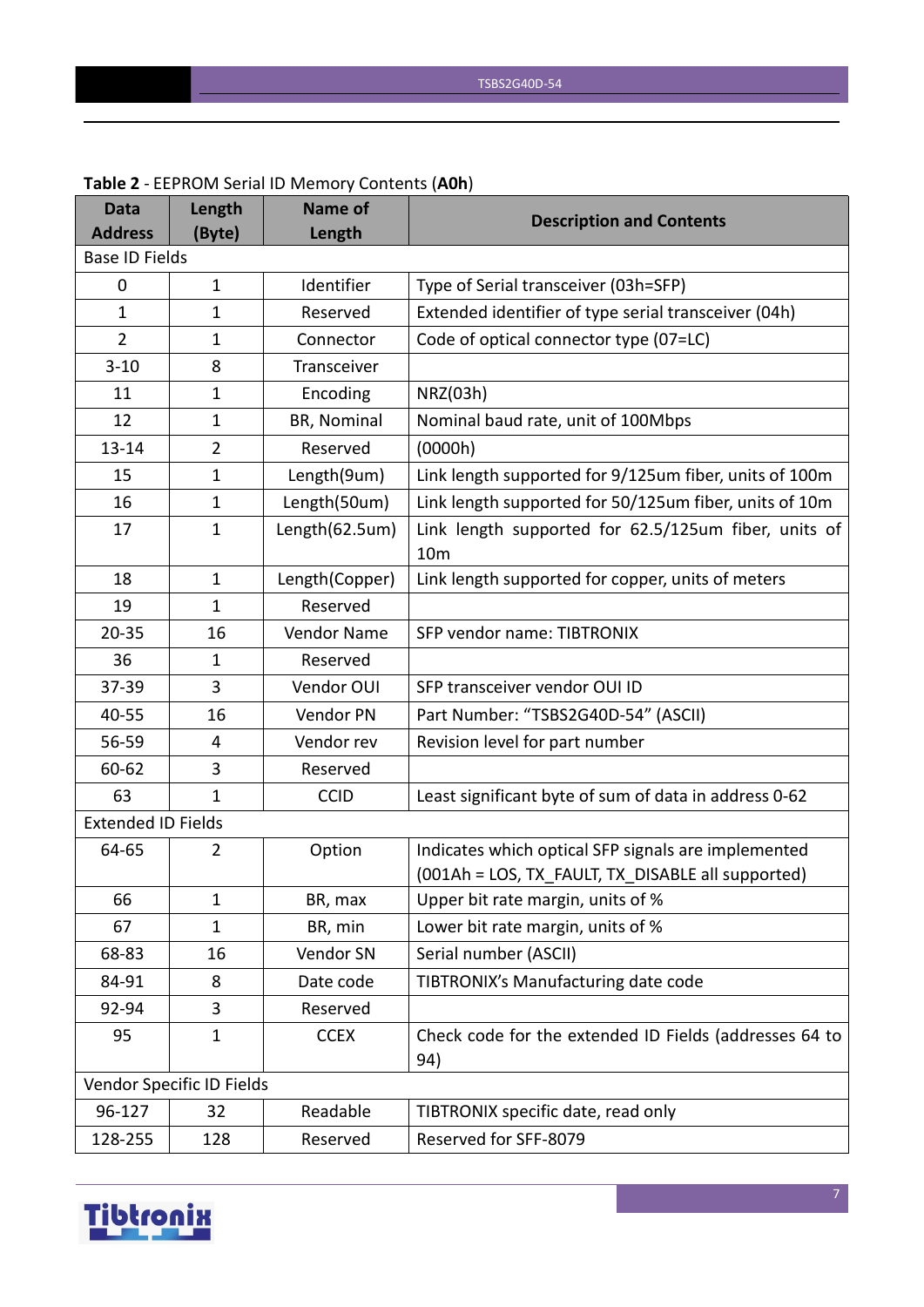| $-$                 |                                     |                 |                 |  |  |  |  |
|---------------------|-------------------------------------|-----------------|-----------------|--|--|--|--|
| <b>Data Address</b> | Parameter                           | <b>Accuracy</b> | <b>Unit</b>     |  |  |  |  |
| 96-97               | Transceiver Internal Temperature    | ±3.0            | $\circ$         |  |  |  |  |
| 100-101             | Laser Bias Current                  | ±10             | %               |  |  |  |  |
| 100-101             | Tx Output Power                     | ±3.0            | d <sub>Bm</sub> |  |  |  |  |
| 100-101             | Rx Input Power                      | ±3.0            | d <sub>Bm</sub> |  |  |  |  |
| 100-101             | <b>VCC3</b> Internal Supply Voltage | ±3.0            | %               |  |  |  |  |

# **Digital Diagnostic Monitor Characteristics**

# **Regulatory Compliance**

The TSBS2G40D-54 complies with international Electromagnetic Compatibility (EMC) and international safety requirements and standards (see details in Table following).

| Electrostatic Discharge       | MIL-STD-883E                  | Class 1(>1000 V)              |
|-------------------------------|-------------------------------|-------------------------------|
| (ESD) to the Electrical Pins  | Method 3015.7                 |                               |
| Electrostatic Discharge (ESD) | IEC 61000-4-2                 | Compatible with standards     |
| to the Single SC Receptacle   | GR-1089-CORE                  |                               |
| Electromagnetic               | FCC Part 15 Class B           | Compatible with standards     |
| Interference (EMI)            | EN55022 Class B (CISPR 22B)   |                               |
|                               | <b>VCCI Class B</b>           |                               |
| Laser Eye Safety              | FDA 21CFR 1040.10 and 1040.11 | Compatible with Class 1 laser |
|                               | EN60950, EN (IEC) 60825-1,2   | product.                      |

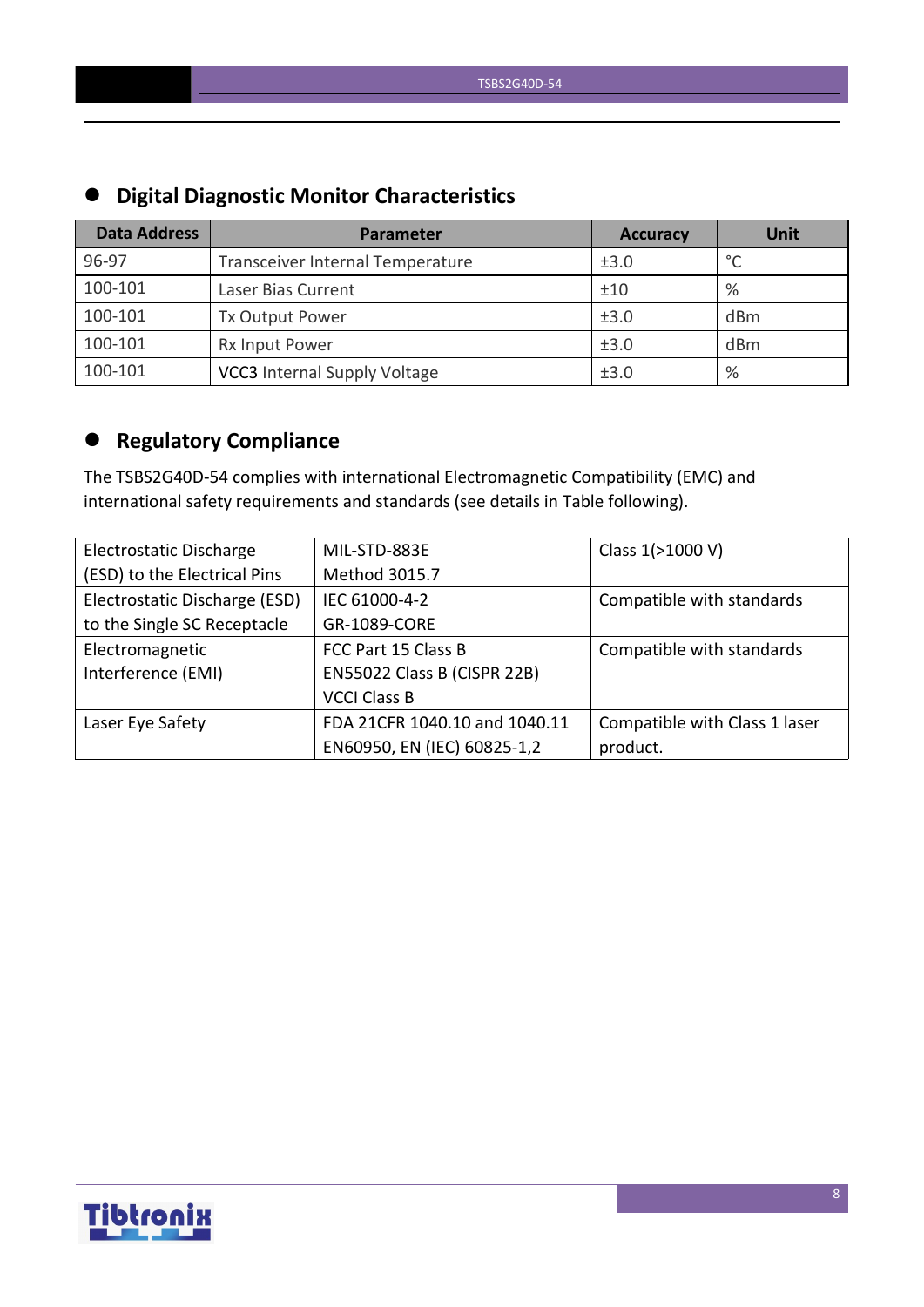# **Recommended Circuit**



#### **SFP Host Recommended Circuit**

# **Mechanical Dimensions**





**Mechanical Drawing**